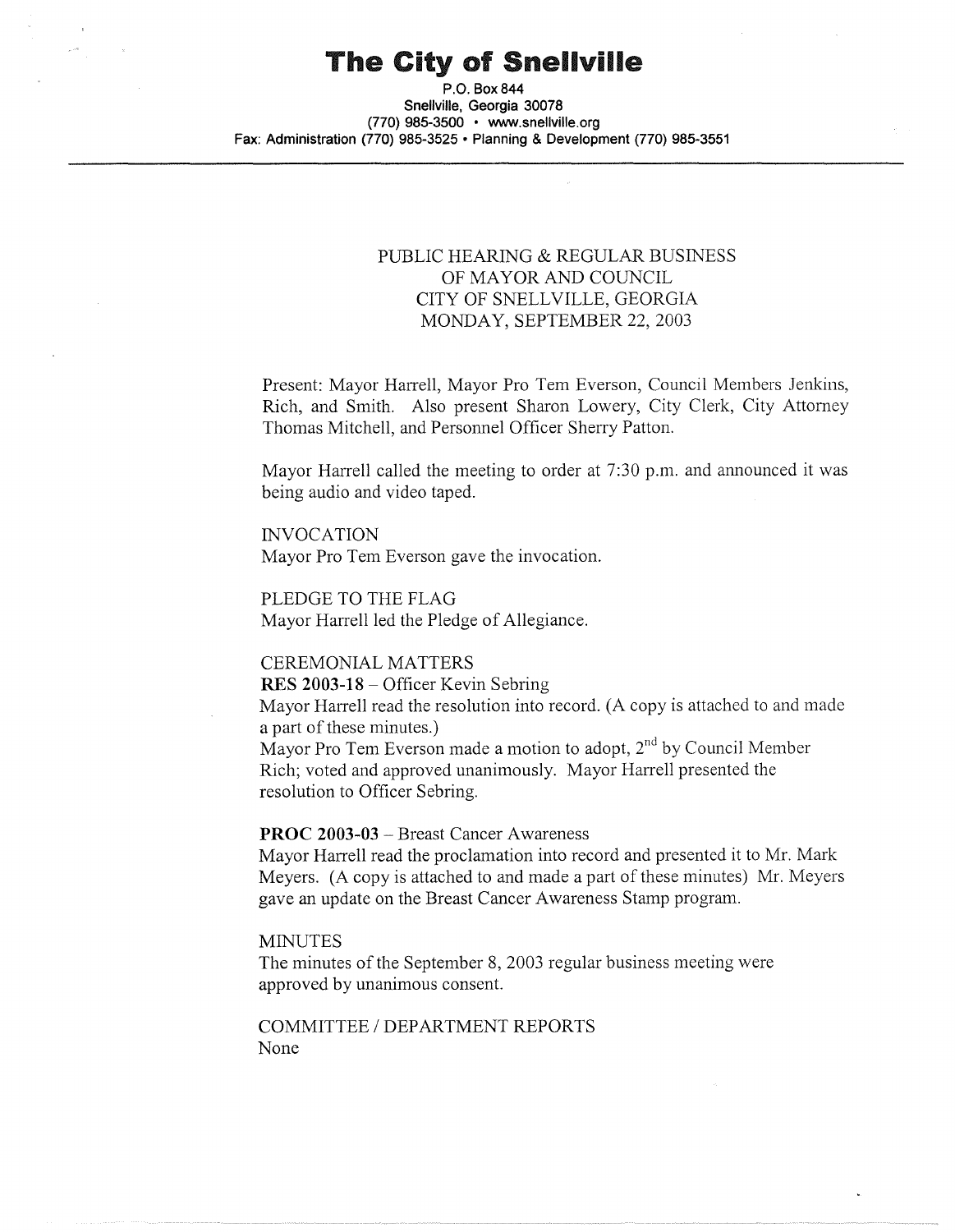# PUBLIC HEARING & REGULAR BUSINESS OF MAYOR AND COUNCIL MONDAY, SEPTEMBER 22, 2003 PAGE TWO

#### **PUBLIC HEARING**

 $\frac{1}{\sqrt{2}}\sum_{i=1}^{n} \frac{1}{\sqrt{2}}\sum_{j=1}^{n} \frac{1}{\sqrt{2}}\sum_{j=1}^{n} \frac{1}{\sqrt{2}}\sum_{j=1}^{n} \frac{1}{\sqrt{2}}\sum_{j=1}^{n} \frac{1}{\sqrt{2}}\sum_{j=1}^{n} \frac{1}{\sqrt{2}}\sum_{j=1}^{n} \frac{1}{\sqrt{2}}\sum_{j=1}^{n} \frac{1}{\sqrt{2}}\sum_{j=1}^{n} \frac{1}{\sqrt{2}}\sum_{j=1}^{n} \frac{1}{\sqrt{2}}\sum_{j=1}^{n}$ 

**RZ 03-09** – Rezoning Application from BG, General Business to HSB, Highway Service Business by Bushwack Properties, LLC/Lawn Equipment Solutions for 1721 Main Street, East (Highway 78) for Lawn Equipment Sales/Service with Outdoor Storage.

Council Member Rich made a motion to approve with the following conditions:

- 1. Signs higher than 15 feet and larger than 225 square feet are prohibited.
- 2. No outdoor loudspeakers shall be allowed.
- 3. The approved zoning is for the use of a lawn equipment sales/service facility with outdoor storage only. Any future change in use on this property shall require Mayor and Council approval.
- 4. All outdoor storage shall be located to the rear of the building. All storage and/or equipment shall be screened with a six-foot (6') high minimum opaque fence.

The motion was seconded by Council Member Smith; voted and approved unanimously.

## **REGULAR BUSINESS**

CONSENT AGENDA

Parade-Demonstration Permit for Snellville First Baptist Church Life Chain 2003 Council Member Jenkins made a motion to approve, 2<sup>nd</sup> by Council Member Rich; voted and approved unanimously.

#### OLD BUSINESS

**ORD 2003-05** 2nd Reading Adoption of the new GMEBS Master Defined Benefit Retirement Plan Document

Council Member Rich made a motion to waive the reading and adopt as presented,  $2<sup>nd</sup>$  by Mayor Pro Tern Everson; voted and approved unanimously.

#### NEW BUSINESS

Recommendation for Renewal on Employee's Group Insurance Benefits Council Member Rich made a motion to renew the employee's group health insurance benefits with Blue Cross Blue Shield effective November 1, 2003, 2<sup>nd</sup> by Council Member Smith; voted and approved unanimously.

Ms. Loretta Paraguassua, Alpharetta, Ga. Spoke in favor of the Humana policy.

Ratification of Park Referee Contracts

Council Member Smith made a motion to approve,  $2<sup>nd</sup>$  by Mayor Pro Tem Everson; voted and approved unanimously.

# COUNCIL REPORTS

Council Member Rich announced that the property tax deposits have started coming in from Gwinnett County, that the park will hold a fall festival on October  $25<sup>th</sup>$ , that volunteers from